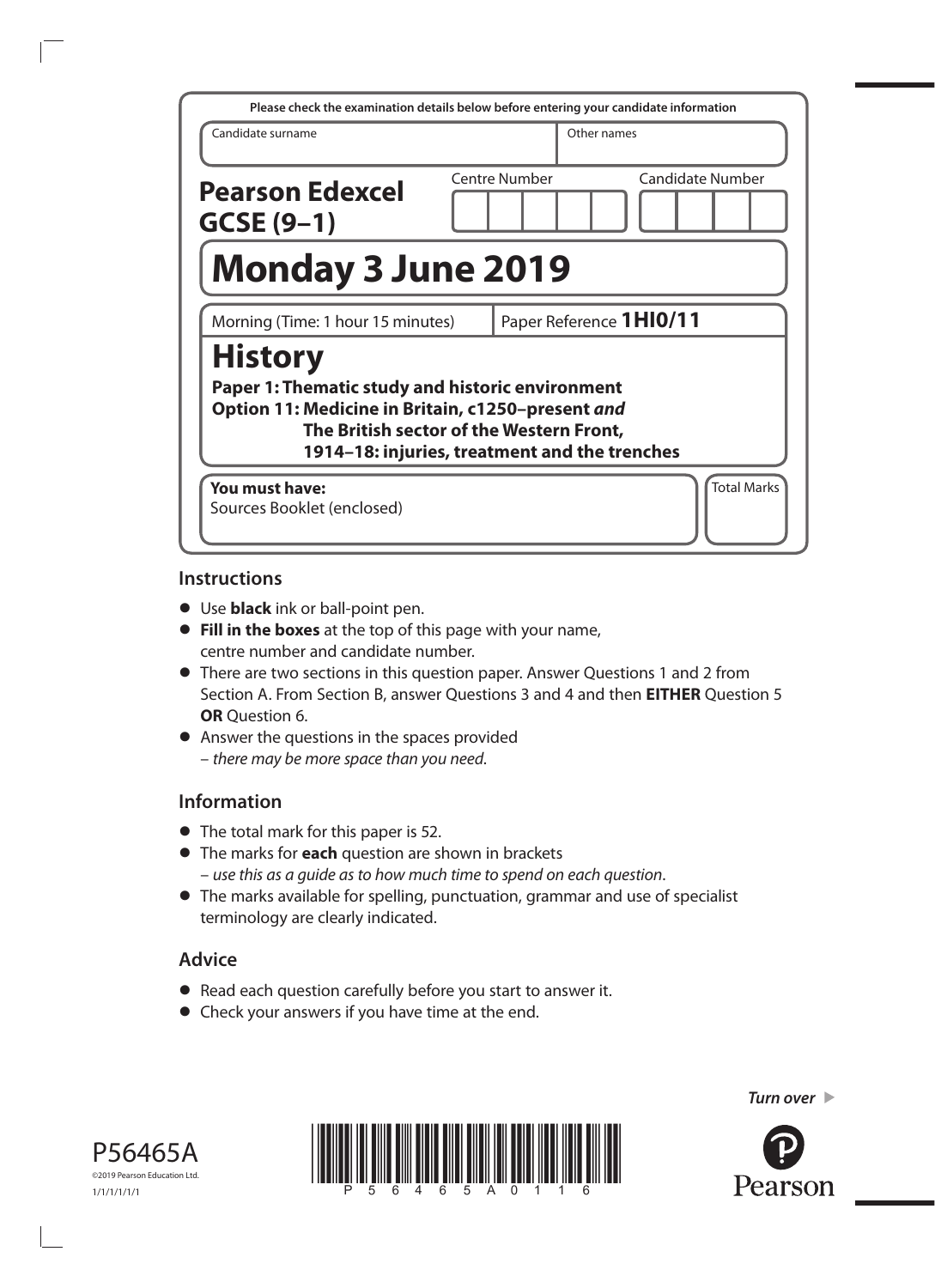| <b>Answer Questions 1 and 2.</b><br>Describe two features of ill health among soldiers that arose from the trench<br>environment.<br>Feature 1 | <b>DOMORATION IN THE REAL PROPERTY</b> |
|------------------------------------------------------------------------------------------------------------------------------------------------|----------------------------------------|
|                                                                                                                                                |                                        |
| Feature 2                                                                                                                                      | <b>POSTORY OF STRAINING</b>            |
| (Total for Question 1 = 4 marks)                                                                                                               | <b>DOMOTOWREDNERS</b>                  |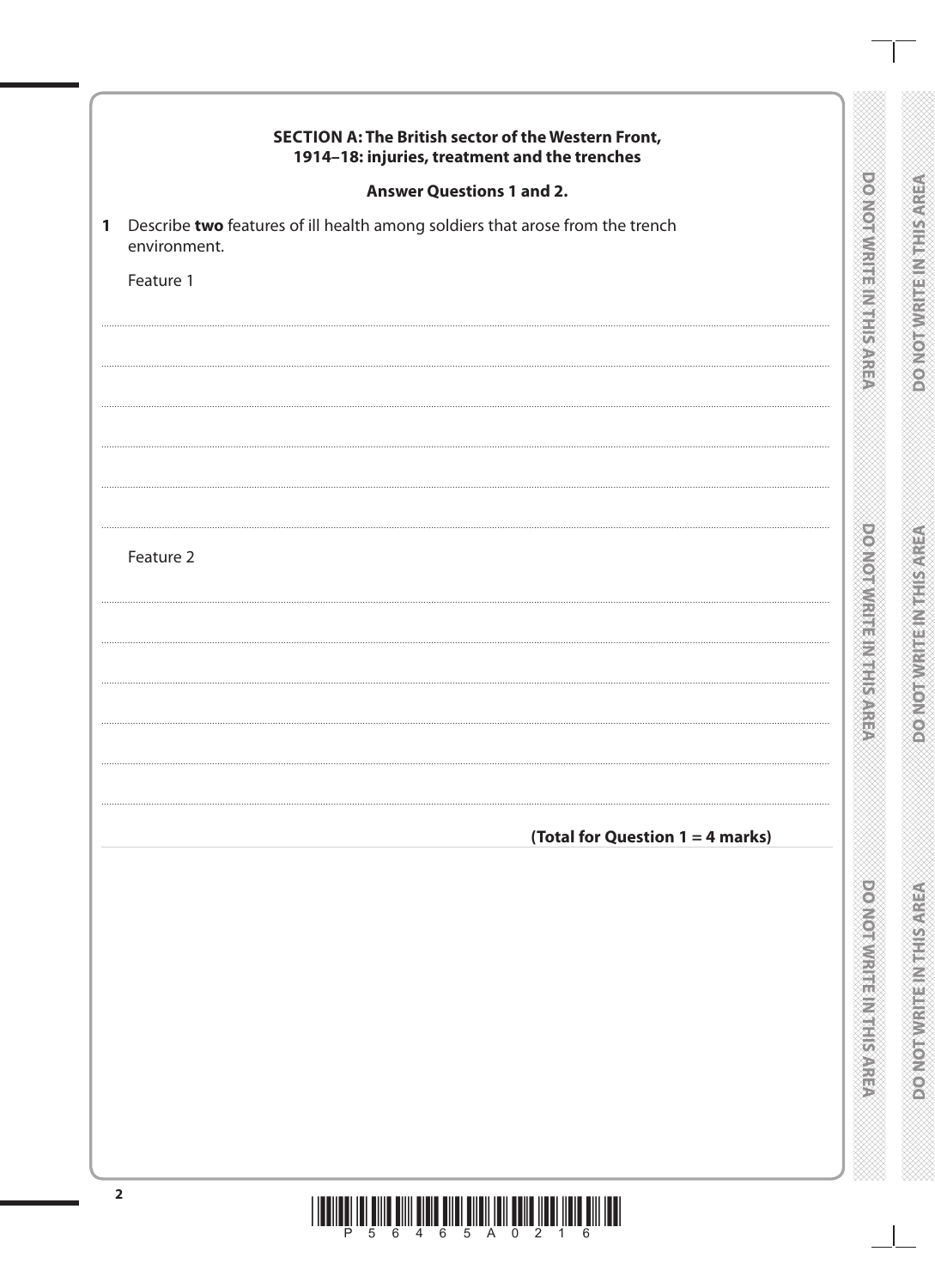#### 2 (a) Study Sources A and B in the Sources Booklet.

How useful are Sources A and B for an enquiry into the work of the stretcher bearers on the Western Front?

Explain your answer, using Sources A and B and your knowledge of the historical context.

 $(8)$ 

| 3 |
|---|

 $-5$  6 4 6 5 A 0 3 1 6

人名日本

**DO NOTIVELE HNTHS**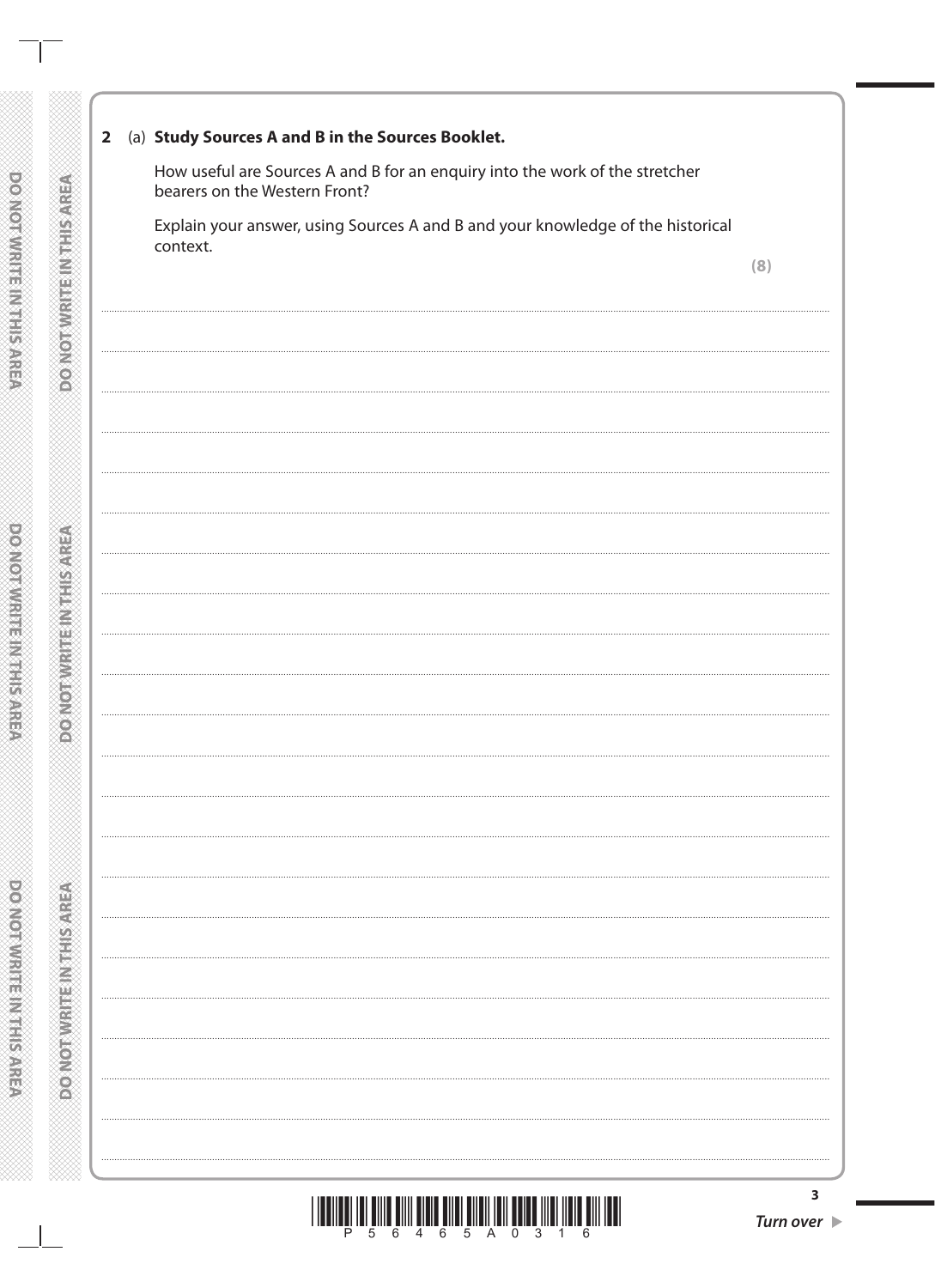| <u> I ITTIITTI ITTOILU TIILLEEN KUULINIIN ON TAI TUNNEEN INNE TIILLEEN </u><br>6 4 6 5 A 0 4 1<br>$5 -$ |  |
|---------------------------------------------------------------------------------------------------------|--|

| <b>PONOINE IN ENTERING METALEM</b>     |
|----------------------------------------|
|                                        |
|                                        |
|                                        |
|                                        |
|                                        |
|                                        |
|                                        |
|                                        |
|                                        |
|                                        |
|                                        |
|                                        |
|                                        |
|                                        |
|                                        |
|                                        |
|                                        |
|                                        |
|                                        |
|                                        |
|                                        |
|                                        |
|                                        |
|                                        |
|                                        |
|                                        |
|                                        |
|                                        |
|                                        |
|                                        |
|                                        |
|                                        |
|                                        |
| <b>SOUTH AND RESIDENCE OF STRAIGHT</b> |
|                                        |
|                                        |
|                                        |
|                                        |
|                                        |
|                                        |
|                                        |
|                                        |
|                                        |
|                                        |
|                                        |
|                                        |
|                                        |
|                                        |
|                                        |
|                                        |
|                                        |
|                                        |
|                                        |
|                                        |
|                                        |
|                                        |
| <b>DOMOTIVE RENT EXPERIEN</b>          |
|                                        |
|                                        |
|                                        |
|                                        |
|                                        |
|                                        |
|                                        |
|                                        |
|                                        |
|                                        |
|                                        |
|                                        |
|                                        |
|                                        |
|                                        |
|                                        |
|                                        |
|                                        |
|                                        |
|                                        |

Ξ

DONOTWRITEINTHIS AREA

**DO NOT WRITEIN THIS AREA** 

**DONOTWRITE INTHIS AREA**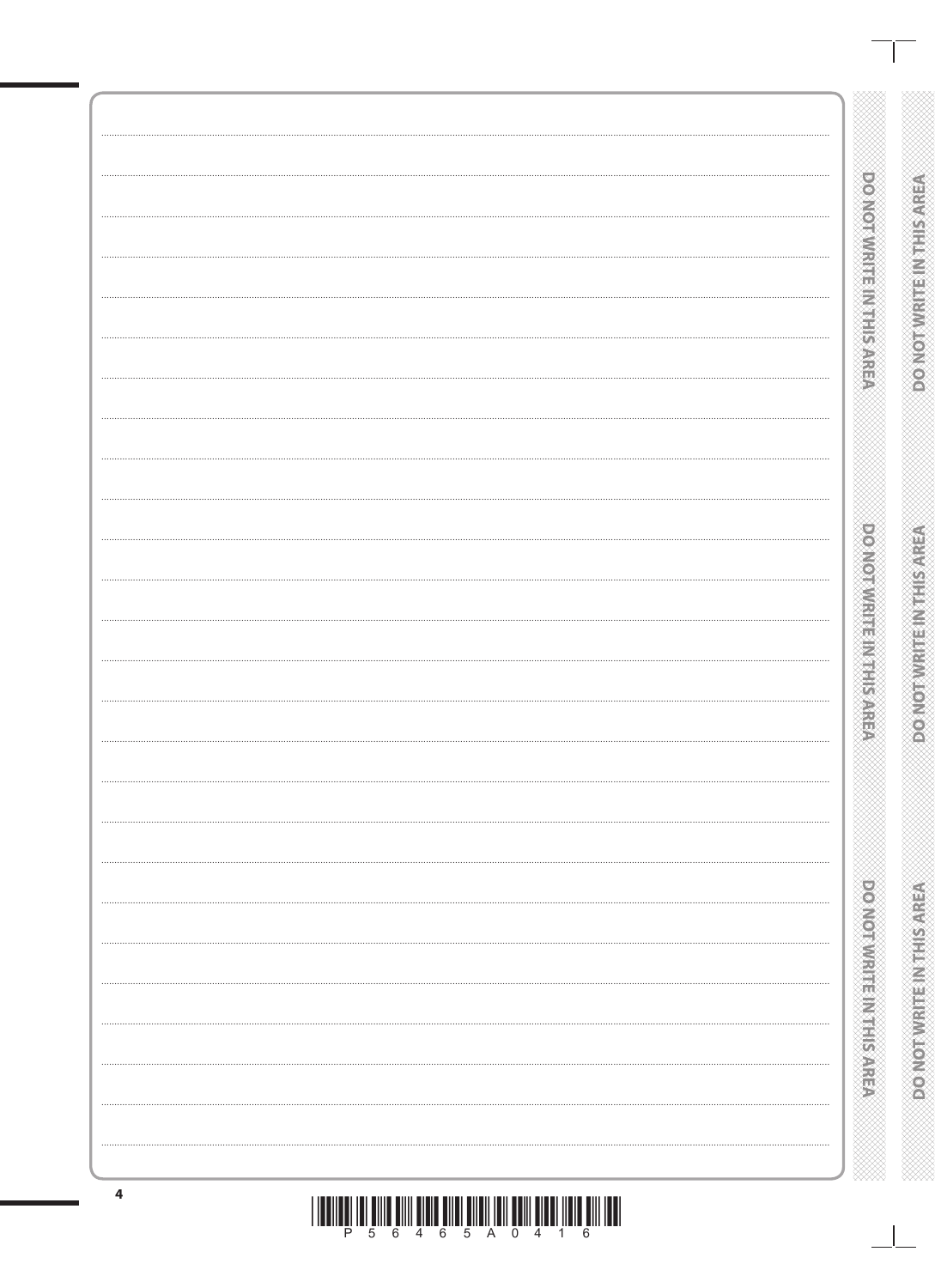#### (b) Study Source A.

How could you follow up Source A to find out more about the work of the stretcher bearers on the Western Front?

In your answer, you must give the question you would ask and the type of source you could use.

Complete the table below.

 $(4)$ 

|                                         | (Total for Question 2 = 12 marks) |
|-----------------------------------------|-----------------------------------|
|                                         |                                   |
|                                         |                                   |
| How this might help answer my question: |                                   |
|                                         |                                   |
|                                         |                                   |
| What type of source I could use:        |                                   |
|                                         |                                   |
|                                         |                                   |
| Question I would ask:                   |                                   |
|                                         |                                   |



5

**DO NOTWRITEINITE SAFE** 

**CENTRAL PRODUCTIONS OF PRODUCT** 

**DO NOT WRITE/NATHS/AREA**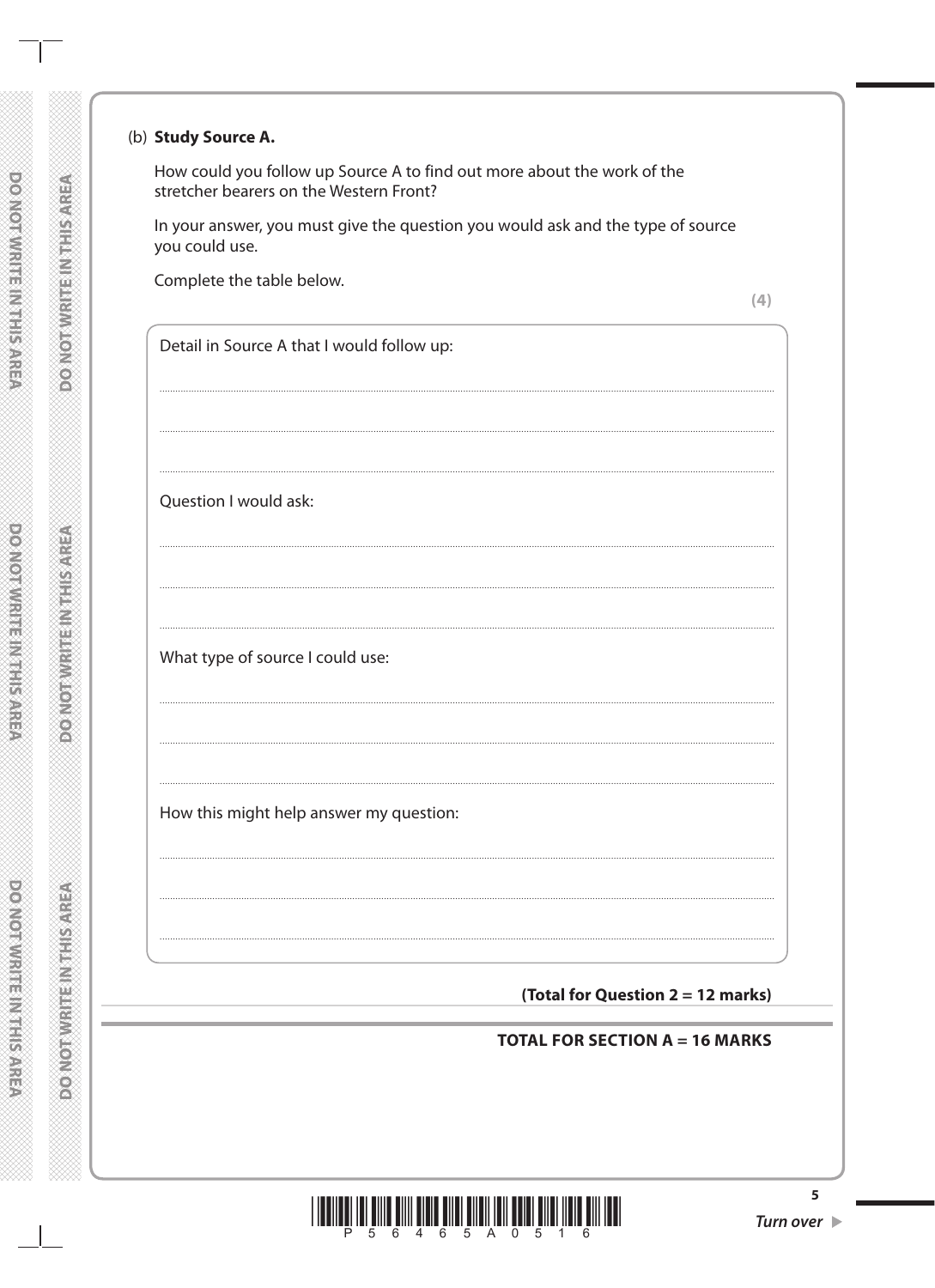| Answer Questions 3 and 4. Then answer EITHER Question 5 OR Question 6.                                                                                                 |                                  |
|------------------------------------------------------------------------------------------------------------------------------------------------------------------------|----------------------------------|
| Explain one way in which ideas about the cause of illness in the years c1700-c1850<br>were different from ideas about the cause of illness in the years c1900-present. | <b>PONCERNIAN PRESENTED</b>      |
| (Total for Question 3 = 4 marks)                                                                                                                                       | <b>DOMORATION SERVICES</b>       |
|                                                                                                                                                                        | <b>Do Mondial Harrison State</b> |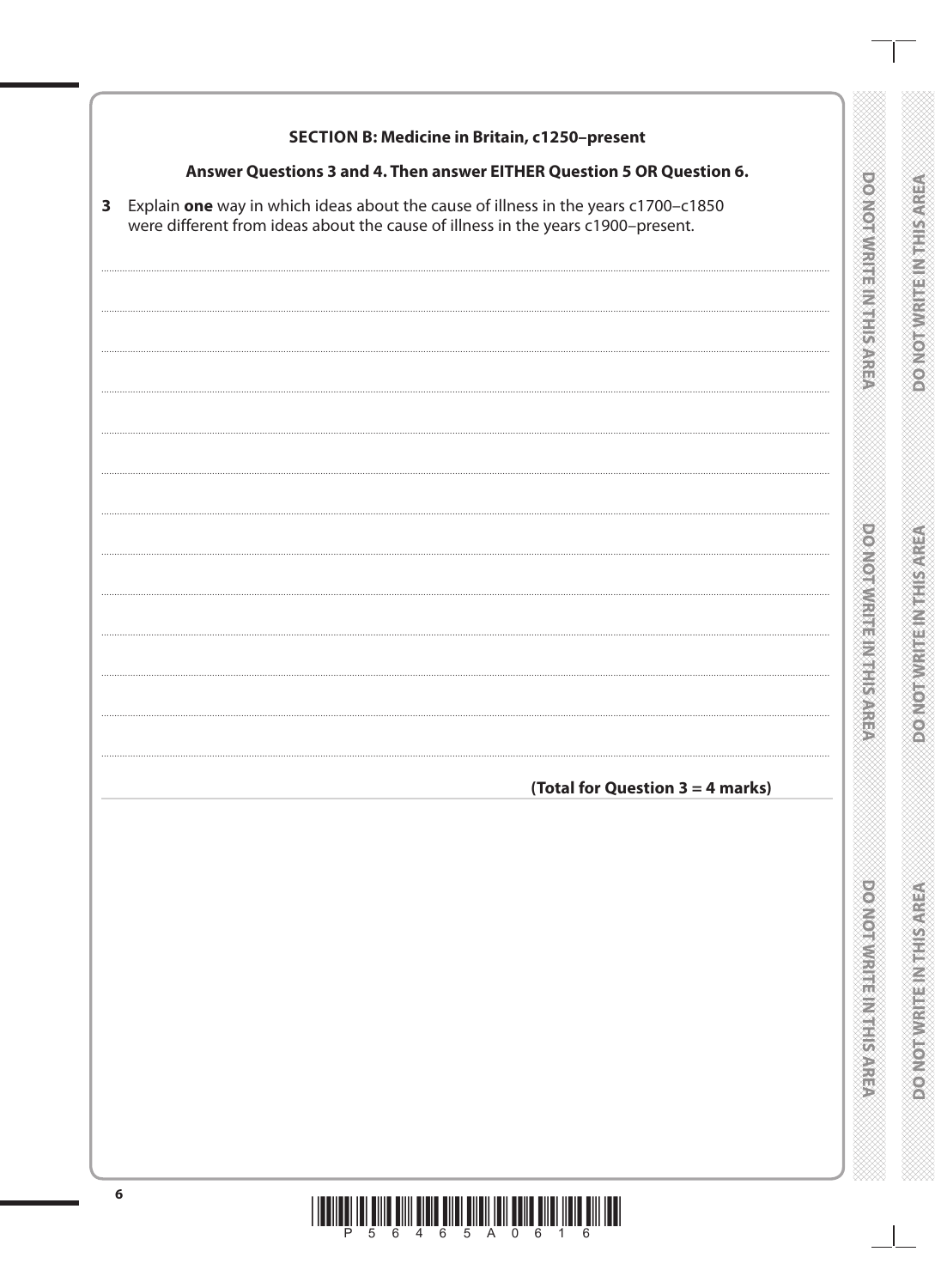|                                                                 | (12) |
|-----------------------------------------------------------------|------|
| You may use the following in your answer:                       |      |
| Thomas Sydenham<br>$\bullet$<br>the printing press<br>$\bullet$ |      |
| You must also use information of your own.                      |      |
|                                                                 |      |
|                                                                 |      |
|                                                                 |      |
|                                                                 |      |
|                                                                 |      |
|                                                                 |      |
|                                                                 |      |
|                                                                 |      |
|                                                                 |      |
|                                                                 |      |
|                                                                 |      |
|                                                                 |      |
|                                                                 |      |
|                                                                 |      |
|                                                                 |      |
|                                                                 |      |
|                                                                 |      |
|                                                                 |      |
|                                                                 |      |
|                                                                 |      |
|                                                                 |      |
|                                                                 |      |
|                                                                 |      |
|                                                                 |      |
|                                                                 |      |
|                                                                 |      |
|                                                                 |      |

 $\mathbf{I}$ 

DONOTWRITE IN THIS AREA

**DONOT WRITEIN THIS AREA**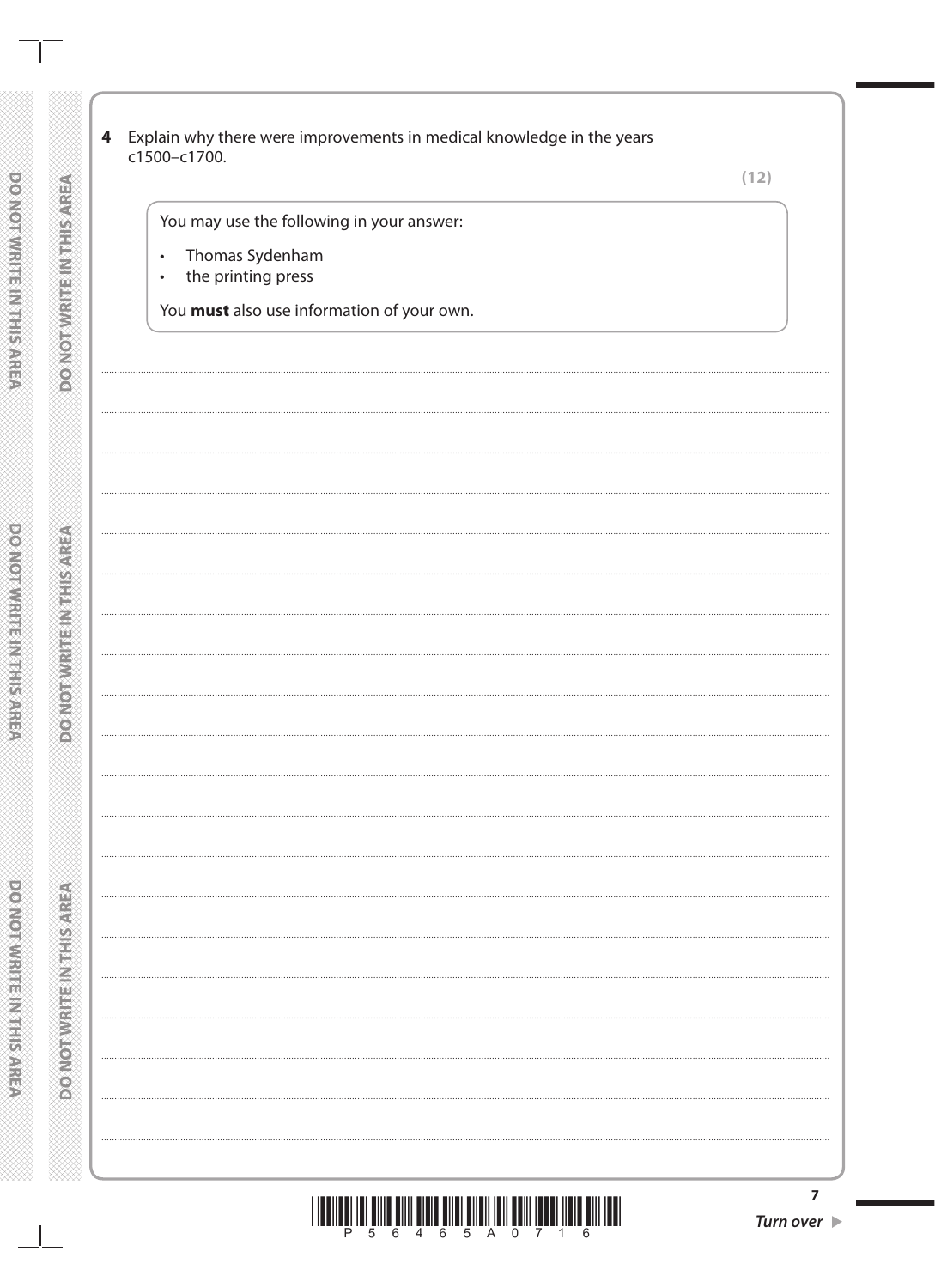| Ρ | <u>ul idi bilib billi bible bildi bildi idil bolgi ididi ildib b</u><br>5 6 4 6 5 A 0 8 1 6 |  |
|---|---------------------------------------------------------------------------------------------|--|
|   |                                                                                             |  |
|   |                                                                                             |  |
|   |                                                                                             |  |

| <b>DOMORATION FRAME CAREER</b>     |
|------------------------------------|
|                                    |
|                                    |
|                                    |
|                                    |
|                                    |
|                                    |
|                                    |
|                                    |
|                                    |
|                                    |
|                                    |
|                                    |
|                                    |
|                                    |
| <b>PONONNIE PROTECTIONS</b>        |
|                                    |
|                                    |
|                                    |
| ъ                                  |
|                                    |
|                                    |
|                                    |
|                                    |
|                                    |
|                                    |
|                                    |
|                                    |
|                                    |
|                                    |
|                                    |
|                                    |
|                                    |
| position with the main is a stream |
|                                    |
|                                    |
|                                    |
|                                    |

Ξ

DONOTWRITEINTHIS AREA

**DO NOT WRITEIN THIS AREA** 

**DONOTWRITEINTHIS AREA**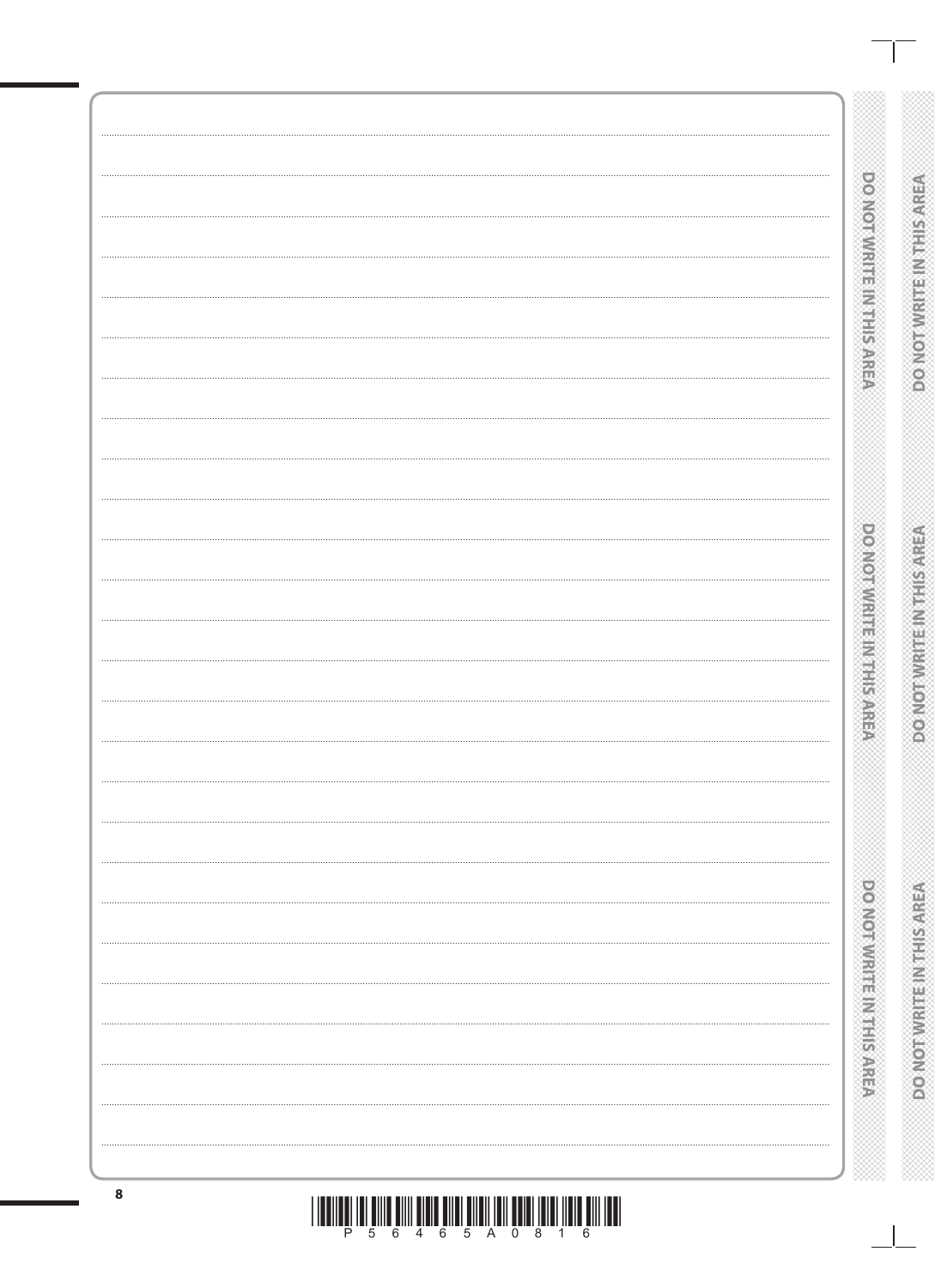| <b>MERRER</b><br><br>Ø       |  |  |  |
|------------------------------|--|--|--|
| <b>HESANSAN</b><br>Z<br><br> |  |  |  |
|                              |  |  |  |

 $\overline{\phantom{a}}$ 

 $\Box$ 

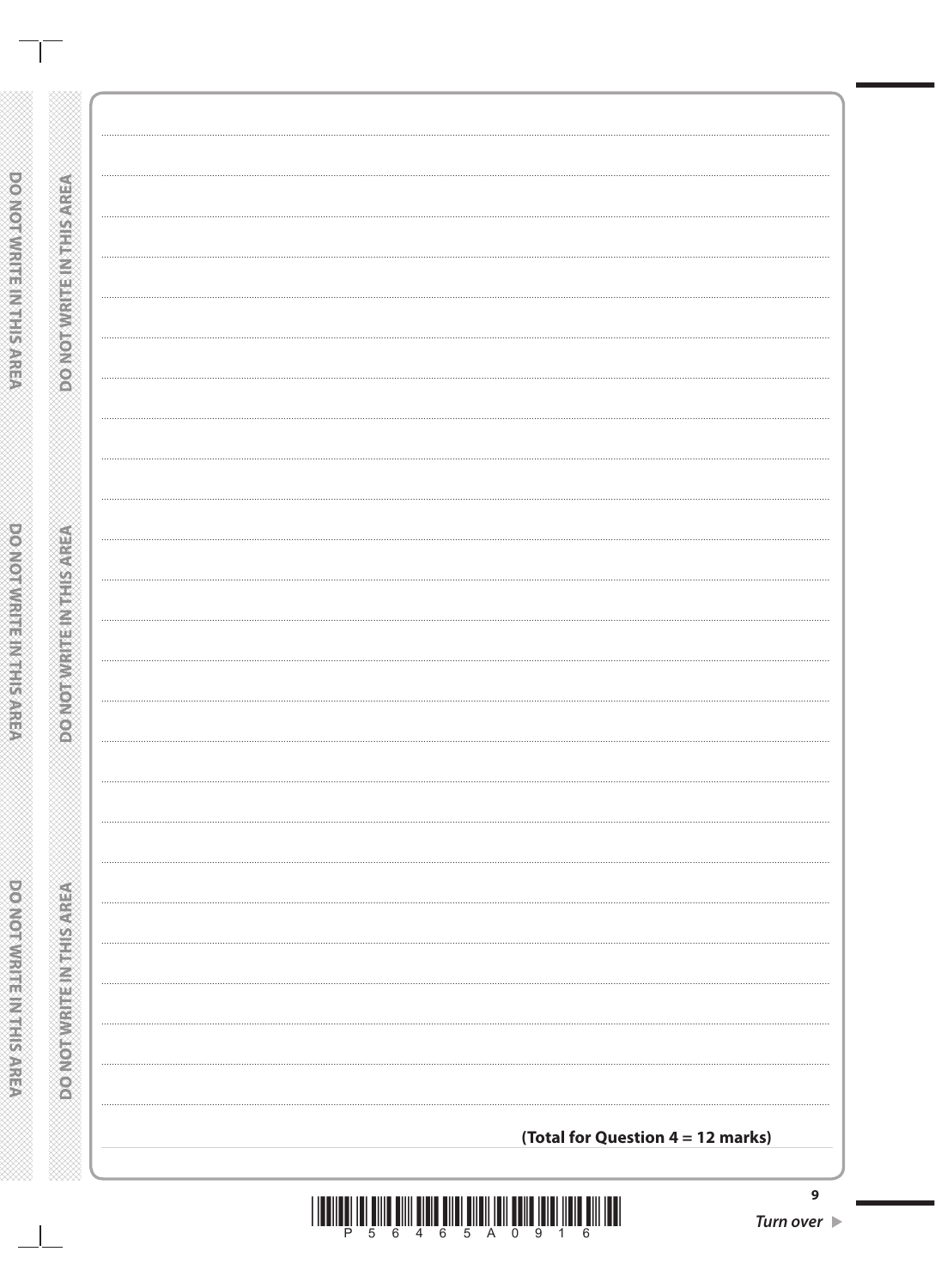# **RESING IF AN ISLAM STRONGO**

**DONOLOGIC INTERNATIONAL PROPERTY** 

**DOMORATION** STATES

**Download With Motified Asset** 

# **Answer EITHER Question 5 OR Question 6.**

#### **Spelling, punctuation, grammar and use of specialist terminology will be assessed in this question.**

#### **EITHER**

**5** 'The main reason why medical care and treatment was ineffective during the medieval period, c1250-c1500, was because medical knowledge was based on Galen's ideas.'

How far do you agree? Explain your answer.

**(16)**

You may use the following in your answer:

- Theory of Opposites
- hospitals

You **must** also use information of your own.

**(Total for spelling, punctuation, grammar and use of specialist terminology = 4 marks) (Total for Question 5 = 20 marks)**

#### **OR**

**6 '**Providing access to care and treatment has been the most important development in the role of government in medicine in the years c1800–present.'

How far do you agree? Explain your answer.

**(16)**

You may use the following in your answer:

- National Health Service (NHS), 1948
- Public Health Act, 1875

You **must** also use information of your own.

**(Total for spelling, punctuation, grammar and use of specialist terminology = 4 marks) (Total for Question 6 = 20 marks)** 

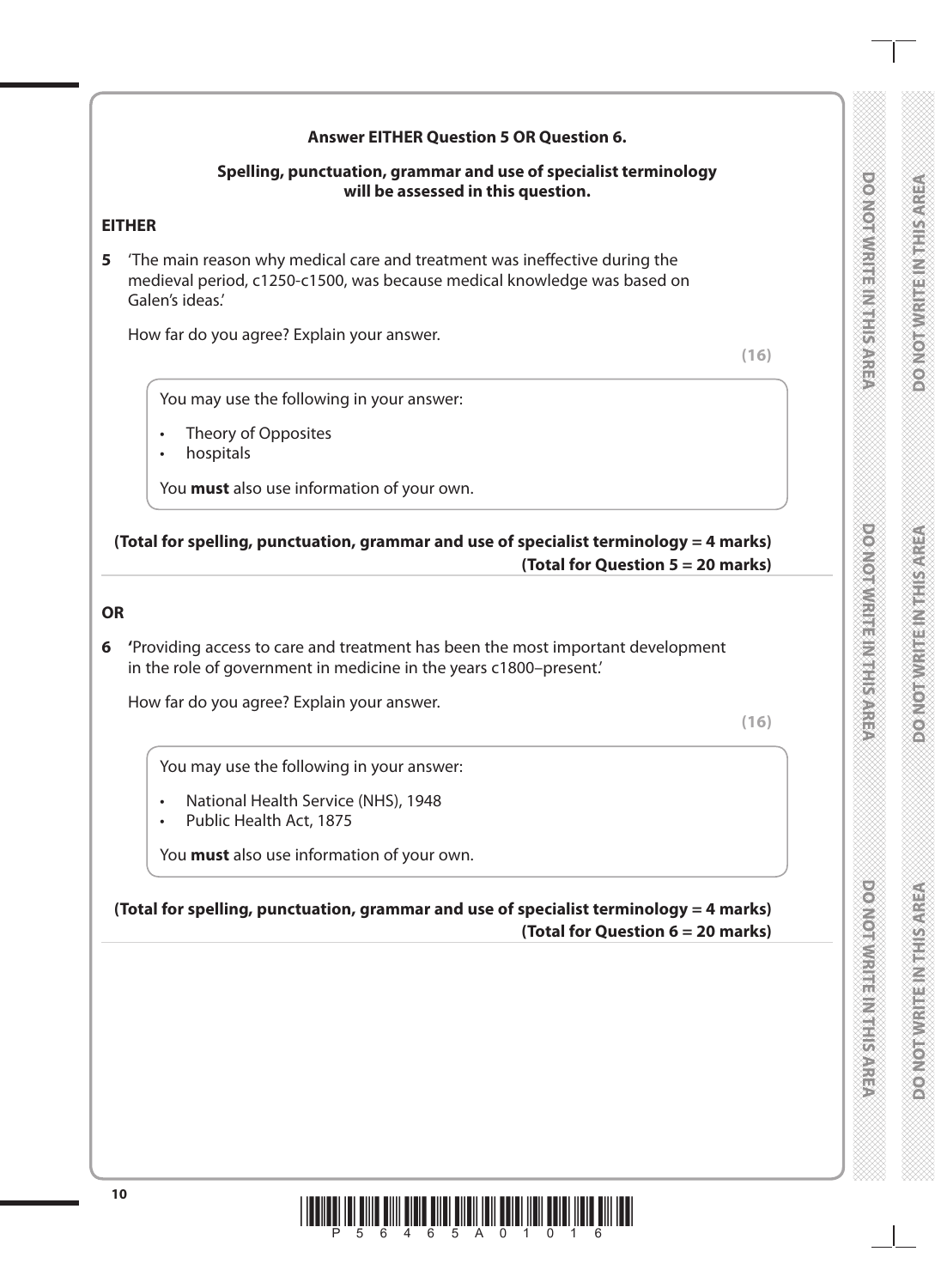| Chosen question number: Question 5 |  | Question 6 |  |
|------------------------------------|--|------------|--|
|                                    |  |            |  |
|                                    |  |            |  |
|                                    |  |            |  |
|                                    |  |            |  |
|                                    |  |            |  |
|                                    |  |            |  |
| $\cdots$                           |  |            |  |
|                                    |  |            |  |
|                                    |  |            |  |
|                                    |  |            |  |
|                                    |  |            |  |
|                                    |  |            |  |
|                                    |  |            |  |
|                                    |  |            |  |
|                                    |  |            |  |
|                                    |  |            |  |
|                                    |  |            |  |
|                                    |  |            |  |
|                                    |  |            |  |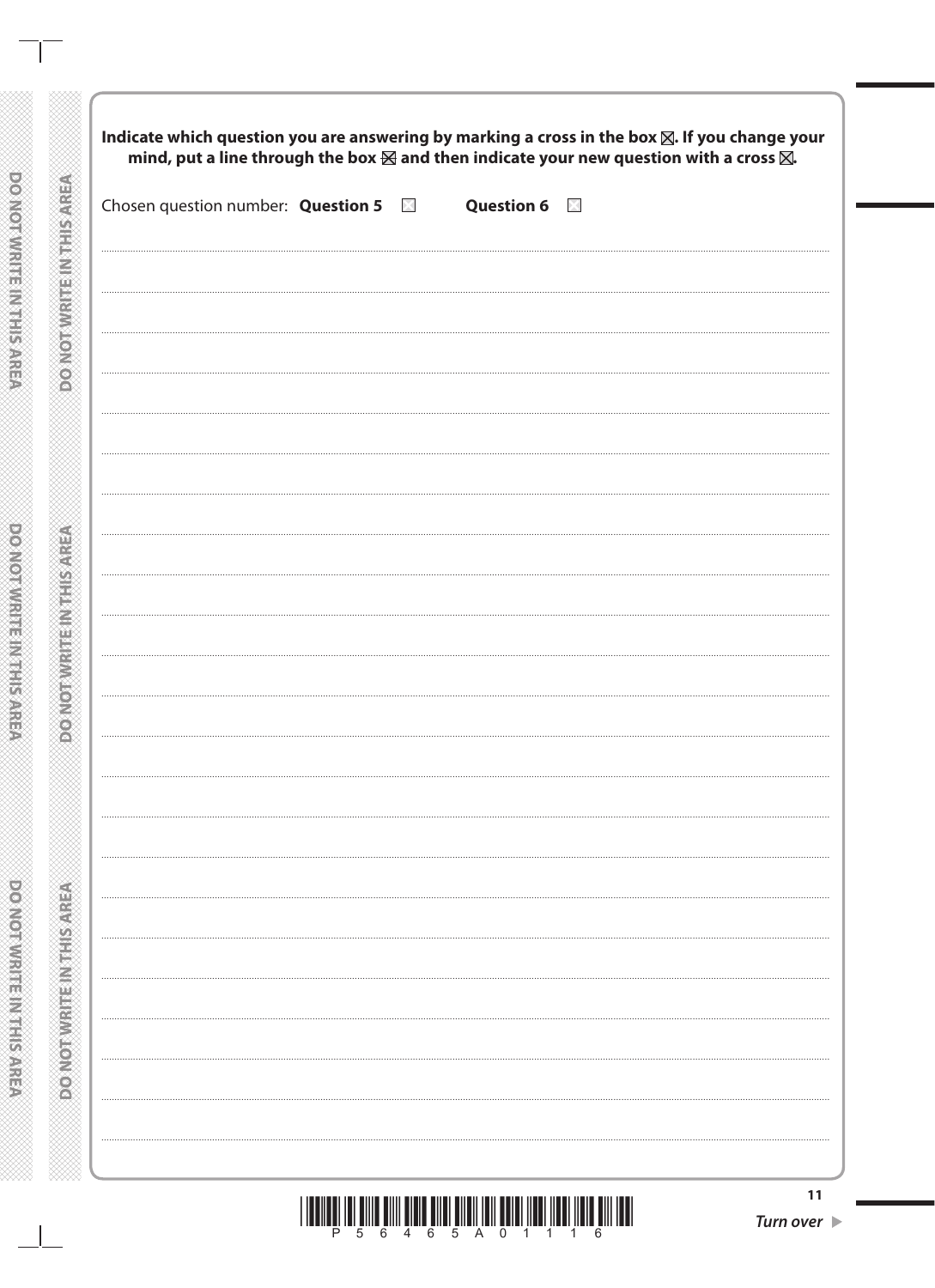| <b>DOMOIDINATION CONST</b><br><b>DOMORATION ISSUED:</b><br><b>POSITION CONTROL IN THE S</b> | $12$ | <u> I Ann ann ann am Linn ann an Linn ann an Linn</u><br>IIIII<br>P.<br>5<br>$2^{-}$<br>6<br>5<br>A<br>$\mathbf{0}$<br>1<br>6<br>4<br>6<br>1. |                                       |
|---------------------------------------------------------------------------------------------|------|-----------------------------------------------------------------------------------------------------------------------------------------------|---------------------------------------|
|                                                                                             |      |                                                                                                                                               | <b>PONOTHER HERE SARE</b>             |
|                                                                                             |      |                                                                                                                                               | <b>CERVICE IN A REPORT OF A STATE</b> |
|                                                                                             |      |                                                                                                                                               | <b>RESIRE FOR ENGINEERING</b>         |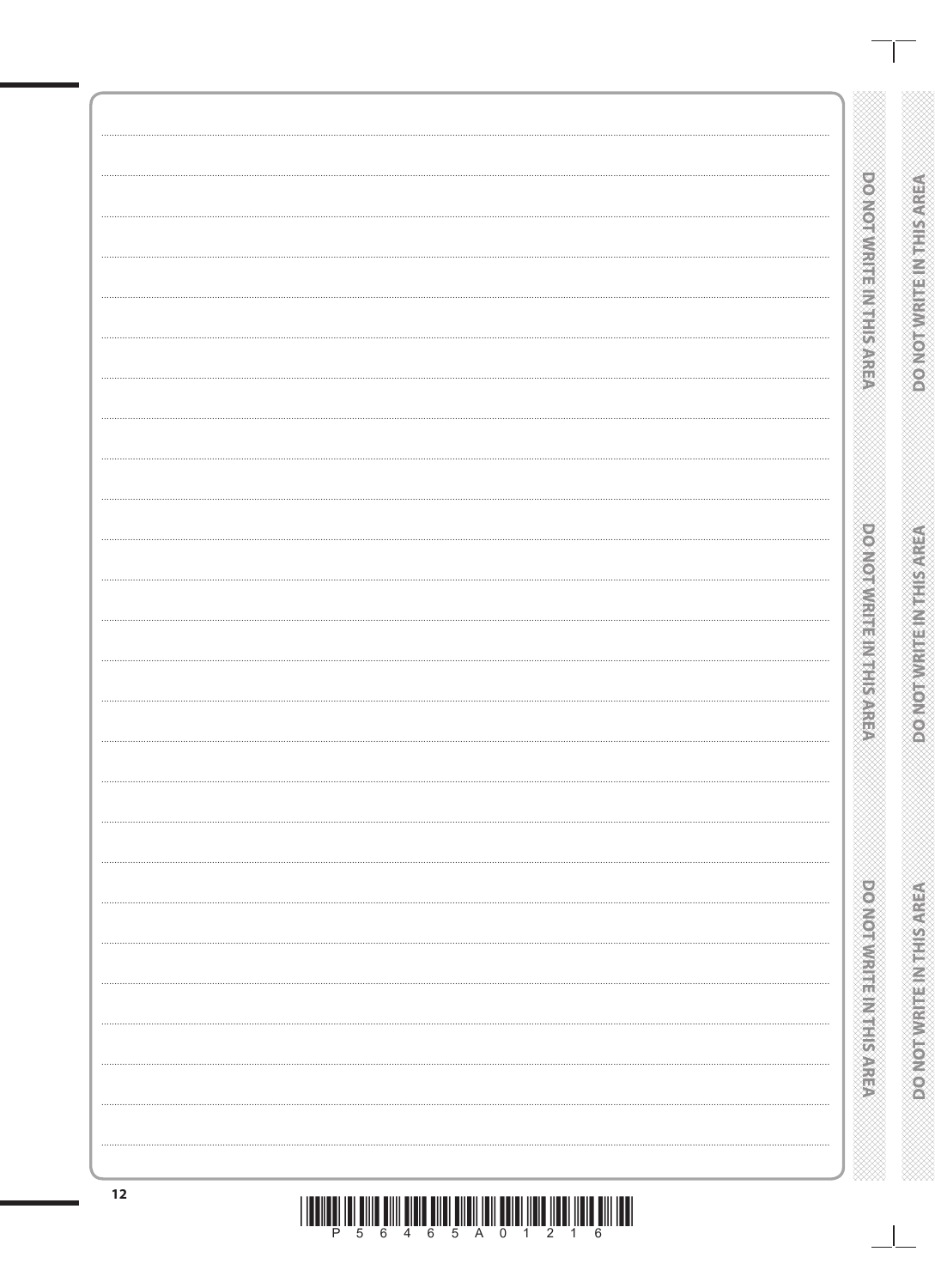| Ő<br>Q                         |  |  |  |
|--------------------------------|--|--|--|
|                                |  |  |  |
| <b>MOTOR REPORTS IN STREET</b> |  |  |  |
|                                |  |  |  |
|                                |  |  |  |
|                                |  |  |  |
| $\frac{1}{2}$                  |  |  |  |
|                                |  |  |  |
|                                |  |  |  |
|                                |  |  |  |
|                                |  |  |  |
| <b>PORTORIUS RESERVATIONS</b>  |  |  |  |
|                                |  |  |  |

a ka

**DOMOTURITIE IN THIS AREA** 

**DOMOTIVE IN THE REFER** 

DOMOTIVITIE IN THIS AREA

 $\Box$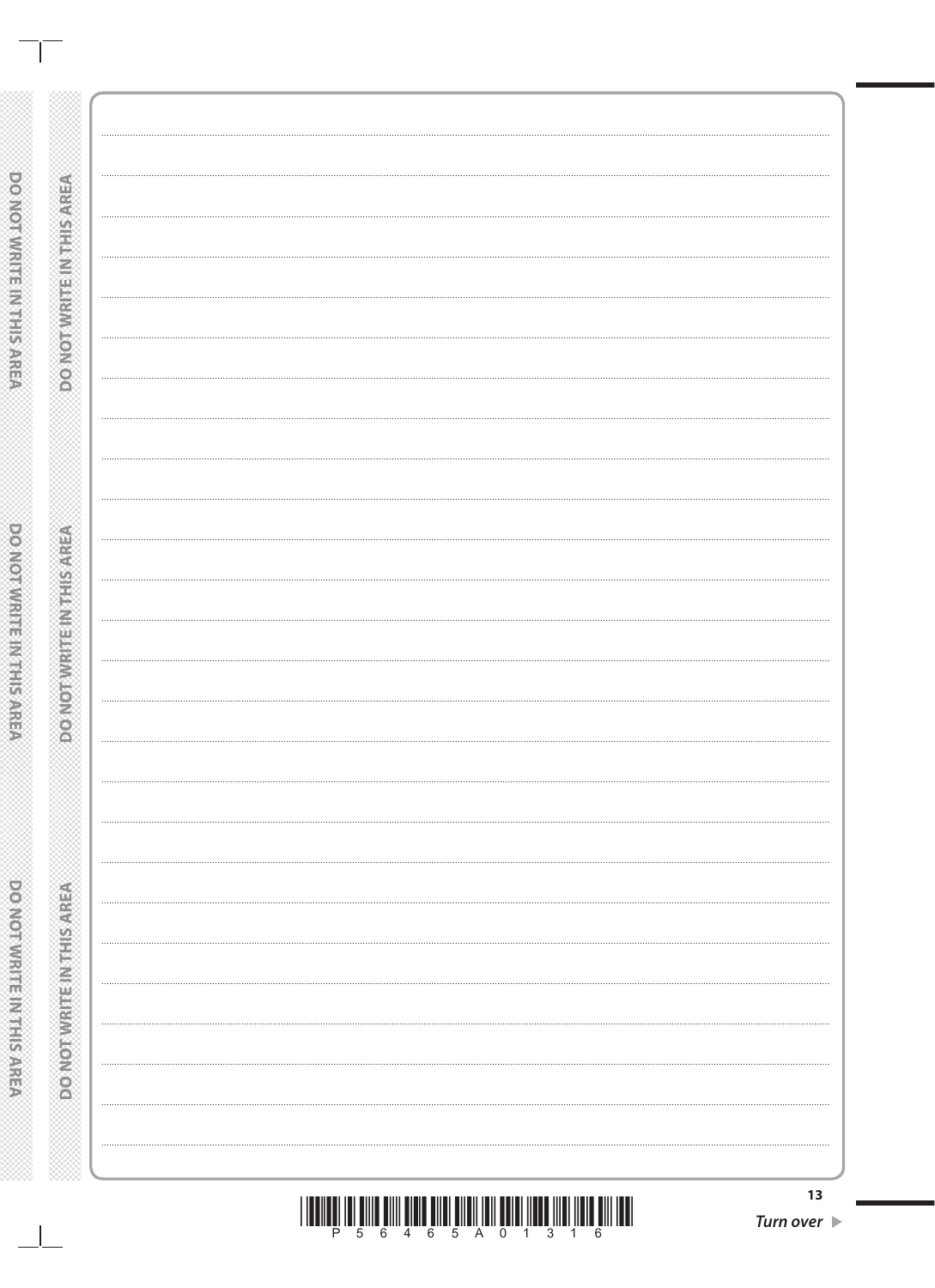| À       |
|---------|
|         |
|         |
|         |
|         |
|         |
|         |
|         |
|         |
|         |
|         |
|         |
|         |
|         |
|         |
|         |
|         |
|         |
|         |
|         |
|         |
|         |
|         |
|         |
|         |
|         |
|         |
|         |
|         |
|         |
|         |
|         |
|         |
| Ŷ       |
|         |
|         |
|         |
|         |
|         |
|         |
|         |
|         |
|         |
|         |
|         |
|         |
|         |
|         |
| ra<br>D |
|         |
|         |
|         |
|         |
|         |
|         |
|         |
|         |
|         |
|         |
|         |
|         |
|         |
|         |
|         |
|         |
|         |
|         |
|         |
| 人生のする?  |
|         |
|         |
|         |
| X       |
|         |
|         |
|         |
|         |
|         |
|         |
|         |
| ŕ       |
|         |
|         |
|         |
|         |
|         |
|         |
|         |
|         |
|         |
|         |
|         |
|         |
|         |
|         |
|         |
|         |

DO NOTWRITE M THIS AREA

DONOTWRITEINTHISAREA

**DONOTWRITEIN THIS AREA** 

**TOTAL FOR SECTION B = 36 MARKS TOTAL FOR PAPER = 52 MARKS** 

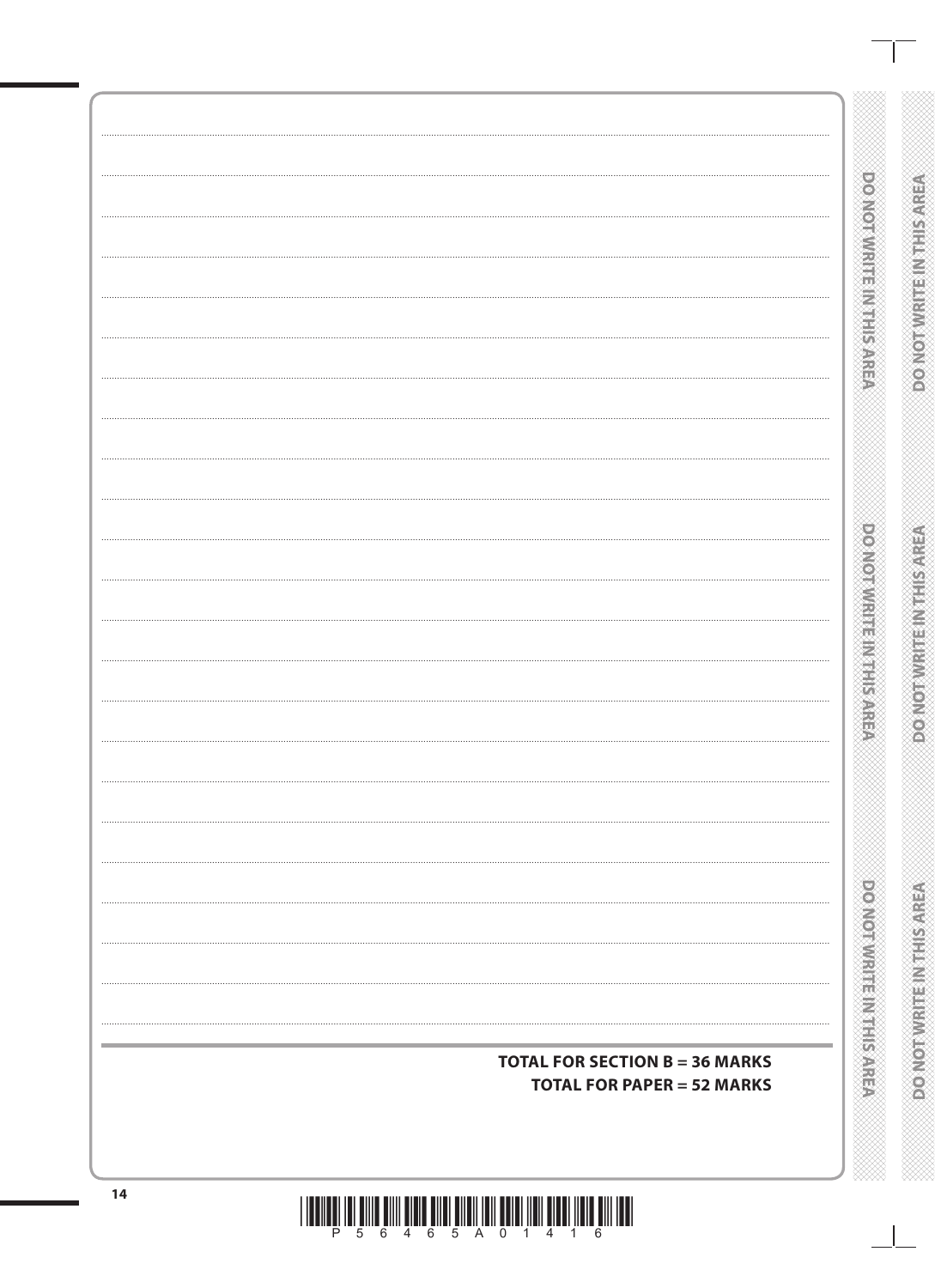$\sim 1$ 

**DO NOTWARE INTHIS AREA** 

**DO NOTAVALE INTERVERS** 

DO NOT WRITE IN THIS AREA

15

**BLANK PAGE**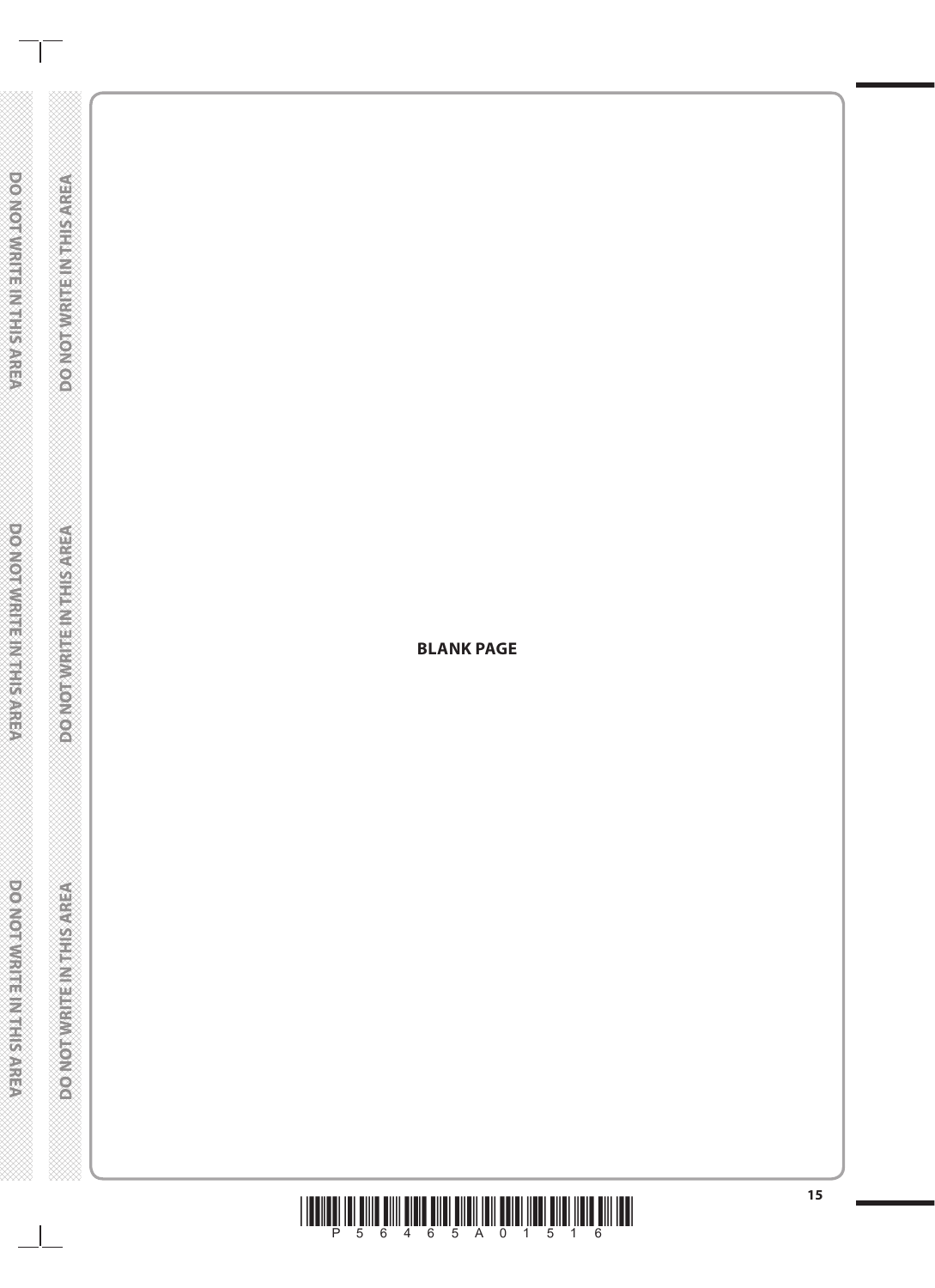# $\begin{array}{c} \vspace{2mm} \begin{array}{c} \vspace{2mm} \begin{array}{c} \vspace{2mm} \end{array} \\ \vspace{2mm} \end{array} \\ \vspace{2mm} \begin{array}{c} \vspace{2mm} \begin{array}{c} \vspace{2mm} \end{array} \\ \vspace{2mm} \end{array} \\ \vspace{2mm} \begin{array}{c} \vspace{2mm} \begin{array}{c} \vspace{2mm} \end{array} \\ \vspace{2mm} \end{array} \\ \vspace{2mm} \begin{array}{c} \vspace{2mm} \begin{array}{c} \vspace{2mm} \end{array} \\ \vspace{2mm} \end{$

DONOTWRITE IN THIS AREA

# **BLANK PAGE**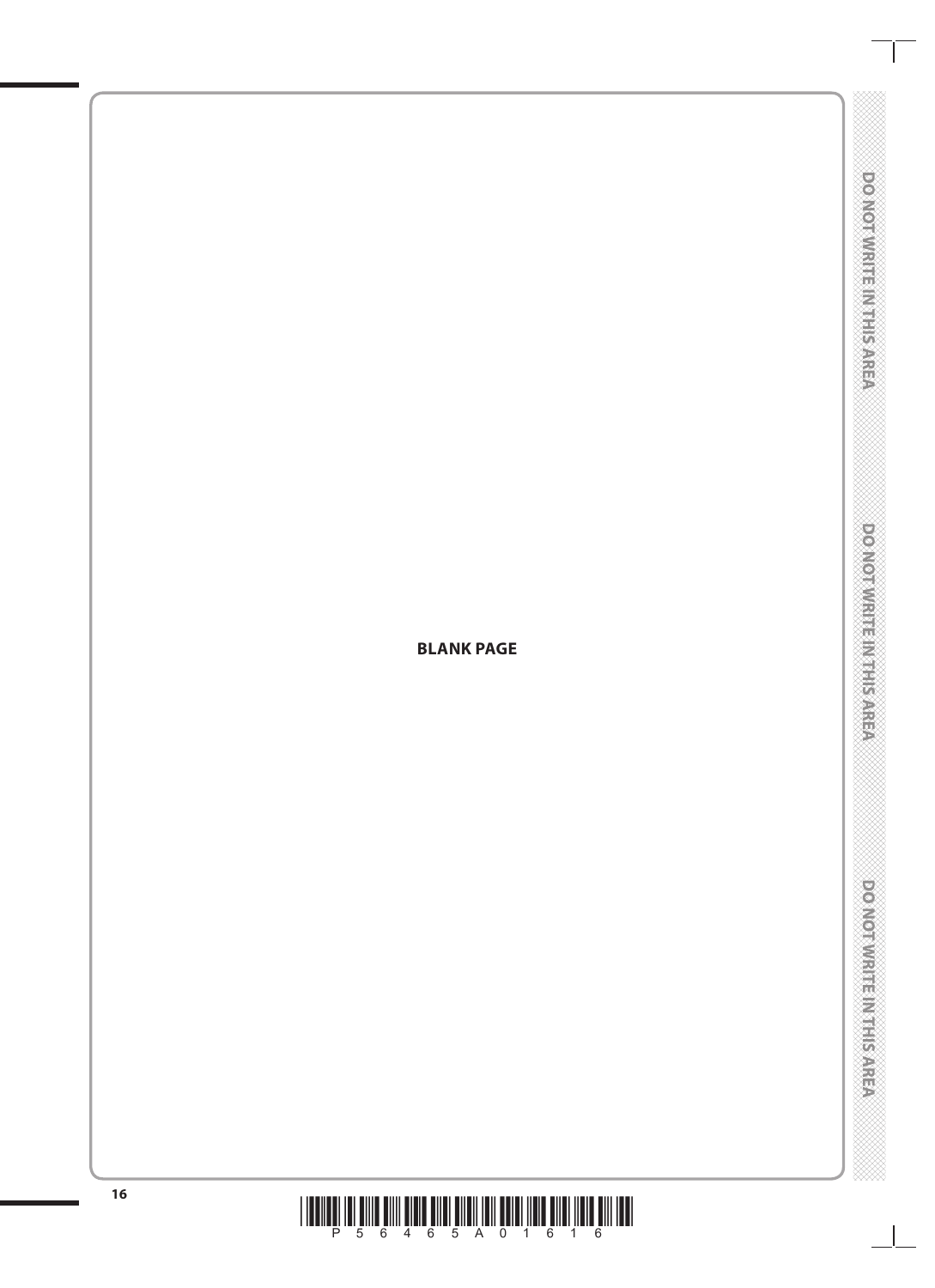**Pearson Edexcel GCSE (9–1) Monday 3 June 2019** Morning (Time: 1 hour 15 minutes) Paper Reference **1HI0/11 Sources Booklet History Paper 1: Thematic study and historic environment Option 11: Medicine in Britain, c1250–present** *and* **The British sector of the Western Front, 1914–18: injuries, treatment and the trenches**

**Do not return this booklet with the question paper.**







*Turn over*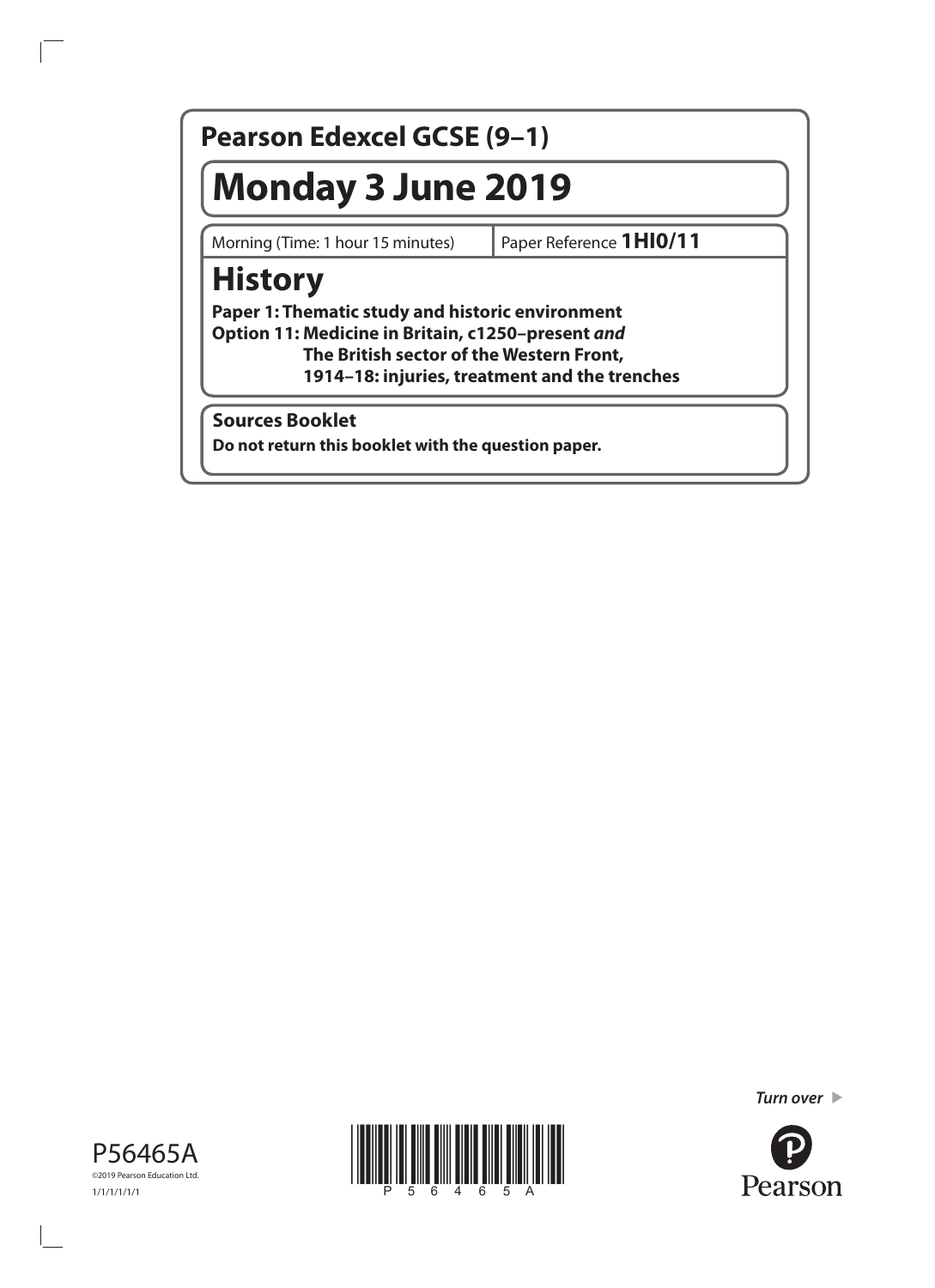#### **Sources for use with Section A.**

**Source A:** From a letter written by a captain in the Royal Army Medical Corps (RAMC) to his family in 1915. He was in charge of a group of stretcher bearers. Here he is describing the work of his group of stretcher bearers after a German attack on the British trenches.

At 2 am a terrifying bombardment began and at 5 am the first batch of wounded began coming down the communication trench.

It was evening by the time I got out of the trench to look for more wounded. I went off with another man to search for the wounded. We found most of them in a wooded area, so weak that they could not call out. They were so relieved at being found that I led a search for more wounded. It was awful work getting them out of the shell-holes. It was also hard to find enough men to carry them away because the stretcher bearers were so exhausted.

Finally, we got our last wounded to safety at 4 am the next morning. Altogether, we had collected 18 men in a single day and were certain that no-one was left behind.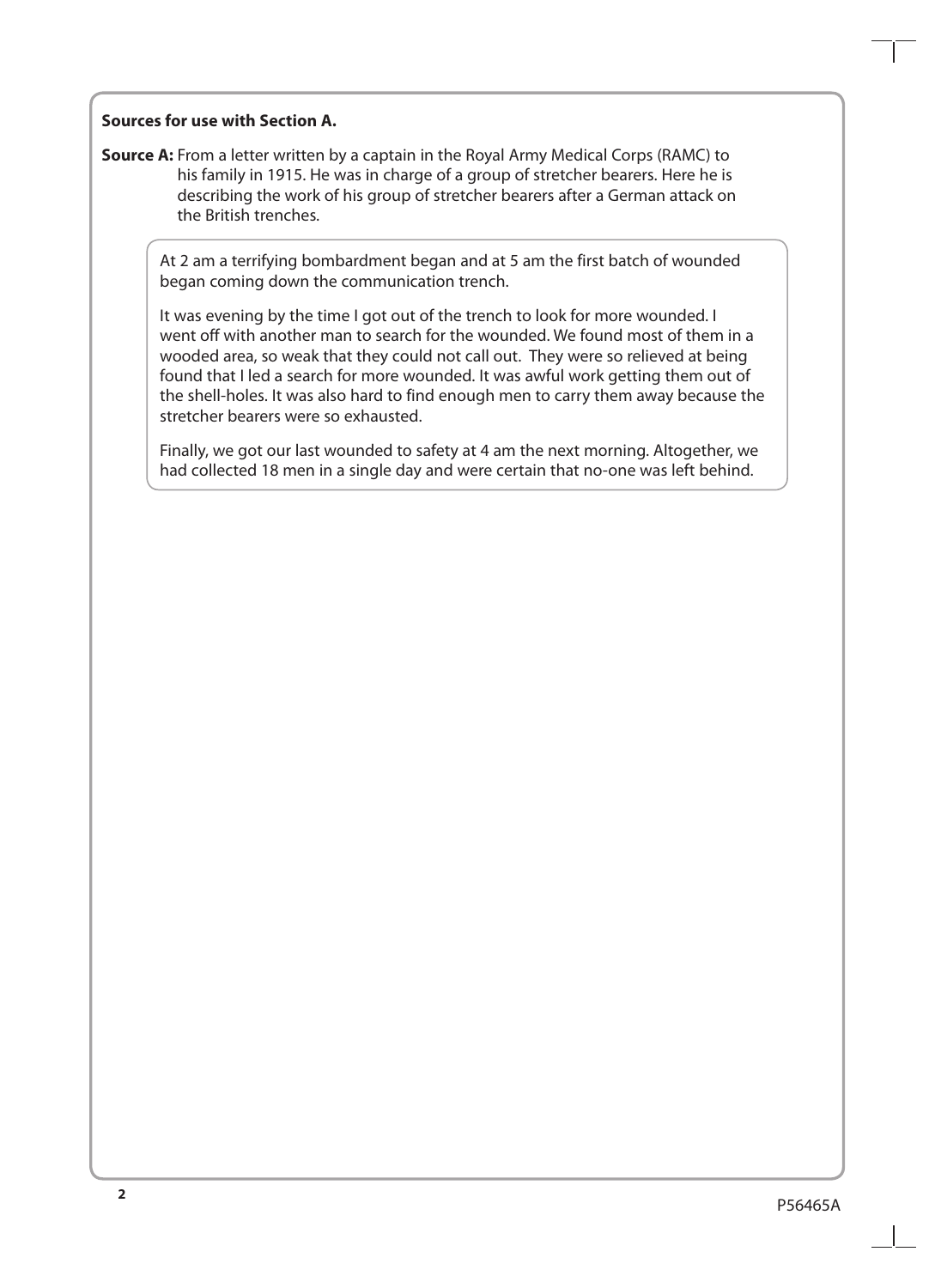**Source B:** A painting by Gilbert Rogers, c1919. The painting is called 'Stretcher Bearers of the Royal Army Medical Corps (RAMC) Lifting a Wounded Man out of a Trench'. Rogers joined the RAMC in November 1915 and served on the Western Front. In 1918, he was commissioned to produce paintings for the Imperial War Museum.